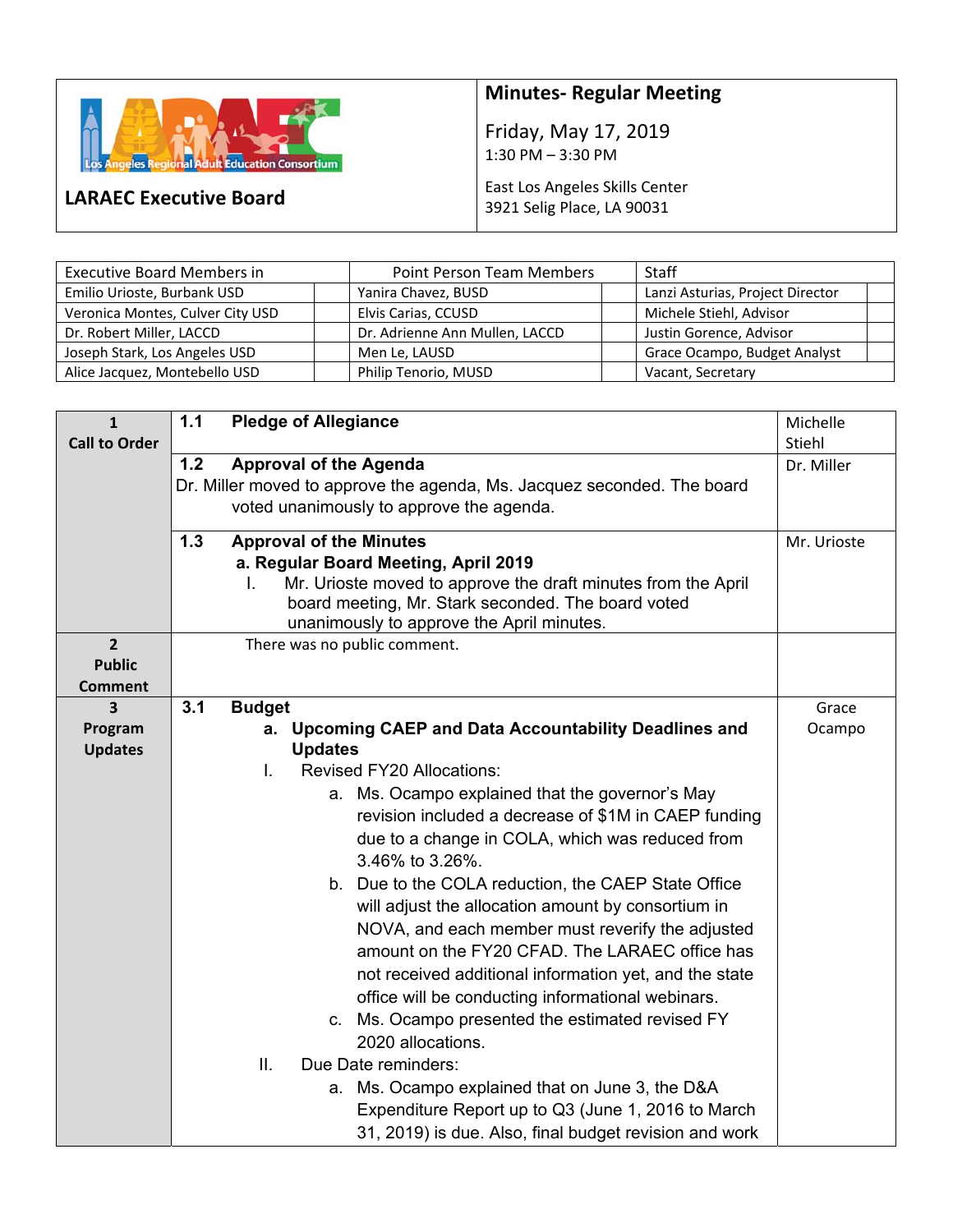|      |             | plan revisions are due to LARAEC (and due to state                         |  |
|------|-------------|----------------------------------------------------------------------------|--|
|      |             | by June 17, 2019).                                                         |  |
|      |             | b. She added that June 30 will be when D&A activities                      |  |
|      |             | end. July 17 is when the final D&A expense report will                     |  |
|      |             | be due to LARAEC (due to the state on Jul 31). On                          |  |
|      |             | August 12, D&A will close out and the Practice with                        |  |
|      |             | Promise report will be due to LARAEC (due to state                         |  |
|      |             | on Aug 26, 2019)                                                           |  |
|      |             | i. Ms. Montes asked what the Practice With                                 |  |
|      |             | Promise Report was, and Ms. Ocampo replied                                 |  |
|      |             | that they have seen no template from the state                             |  |
|      |             | regarding it.                                                              |  |
|      |             | ii. Ms. Montes asked if "Practice With Promise"                            |  |
|      |             | was just a report name, and Mr. Asturias said                              |  |
|      |             | that that has all they have been told, and he                              |  |
|      |             | believes the state wants to know best                                      |  |
|      |             | practices that were funded through the D&A                                 |  |
|      |             | mechanism.                                                                 |  |
|      |             | c. Ms. Ocampo added that the Q3 Progress and                               |  |
|      |             | Expense report is due in NOVA June 1, with an                              |  |
|      |             | executed copy submitted to LARAEC. June 30 will be                         |  |
|      |             | the end of Q4 and the due date for the Q3 Progress                         |  |
|      |             | and Expense Report to be certified by the consortium.                      |  |
| III. |             | FY 2019 INstructional Hours and Expenses by Program Area:                  |  |
|      | а.          | Ms. Ocampo explained that estimates due to LARAEC                          |  |
|      |             | by August 16 (and are due in NOVA on September 1)                          |  |
|      |             | b. Actuals are due to LARAEC by December 6, and due                        |  |
|      |             | in NOVA on December 31.                                                    |  |
| IV.  |             | FY2020 CAEP Funds                                                          |  |
|      |             | a. Ms. Ocampo explained that they must certify their new                   |  |
|      |             | 3-year plan in NOVA by June 7, and their annual plan                       |  |
|      |             | is due in NOVA by August 15.                                               |  |
|      | b.          | The Member Program Year budget and work plan is                            |  |
|      |             | due to LARAEC by September 20 (Due in NOVA on                              |  |
| V.   |             | September 30).<br>Mr. Urioste asked when they must recertify their revised |  |
|      |             | FY20 allocations, and Ms. Ocampo said the state hasn't                     |  |
|      |             | presented any information at this time.                                    |  |
| VI.  |             | Mr. Urioste said that he was concerned that they are just                  |  |
|      |             | taking this and that there is no response from us as a                     |  |
|      |             | consortium to whomever that would be, saying that they have                |  |
|      |             | already made commitments or had started to make                            |  |
|      |             | commitments to cut back. He believes someone needs to                      |  |
|      |             | hear that this is quite an impact on adult education for this              |  |
|      | consortium. |                                                                            |  |
|      |             | a. Dr. Miller said he believes that the COLA is set by the                 |  |
|      |             | US federal department of commerce, for the whole                           |  |
|      |             | country. So the state budgets set the COLA according                       |  |
|      |             | to those guidelines. So this is adjusting every                            |  |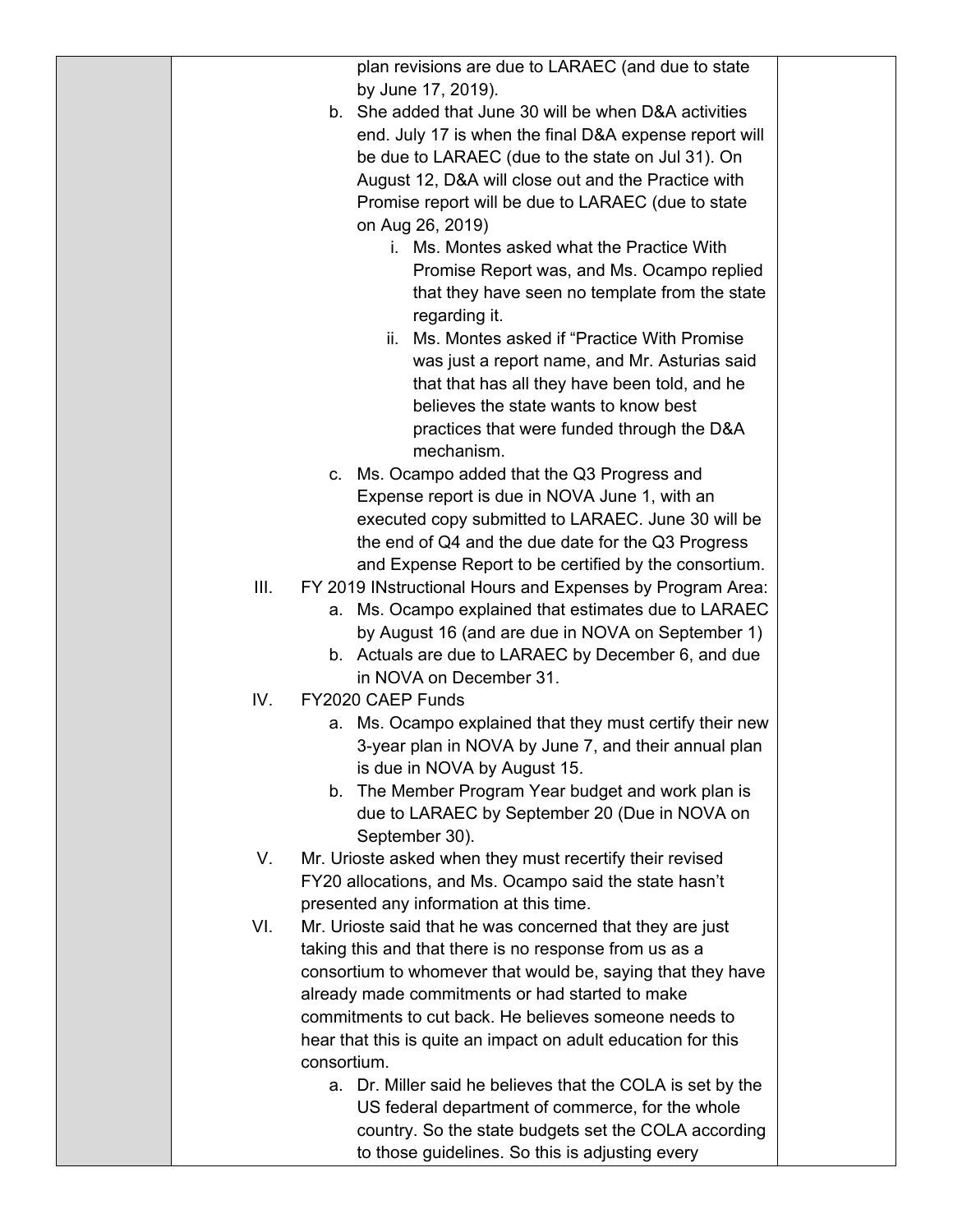|                                      | VII. | unrestricted and categorical fund for education state-<br>wide, not just Adult Ed.<br>b. Mr. Urioste added that the state should have made an<br>adjustment to the date they had to certify their<br>numbers. Ms. Montes added that the May revision is<br>not even the final budget, which does not come out<br>until June, so they may be potentially recertifying<br>again.<br>Mr. Asturias said that he thinks part of it is for the districts to<br>know and have a figure to plan with, and that the state always<br>makes a point to indicate when the COLA numbers are not |  |
|--------------------------------------|------|------------------------------------------------------------------------------------------------------------------------------------------------------------------------------------------------------------------------------------------------------------------------------------------------------------------------------------------------------------------------------------------------------------------------------------------------------------------------------------------------------------------------------------------------------------------------------------|--|
|                                      |      | the final numbers. The deadlines they have is so the CFAD is<br>in place, otherwise the state cannot distribute funding to them<br>on July 1.                                                                                                                                                                                                                                                                                                                                                                                                                                      |  |
| 4                                    | 1.1  | <b>Information Items</b>                                                                                                                                                                                                                                                                                                                                                                                                                                                                                                                                                           |  |
| <b>Informational</b><br><b>Items</b> | L.   | a. Discuss scheduled board meeting for June 21, 2019<br>Mr. Asturias explained that in the board's packet, the<br>LARAEC office team has included a list of possible dates to<br>meet, and that per their conversation last time, they indicated<br>they would tentatively not be having a meeting on June 21.                                                                                                                                                                                                                                                                     |  |
|                                      | II.  | Ms. Montes said that unless there was some deadline that<br>they needed to meet, that they would not need to meet in<br>June, and they would just need to adjust the schedule they<br>had approved the year before.                                                                                                                                                                                                                                                                                                                                                                |  |
|                                      | III. | Mr. Urioste moved to cancel the July 21 board meeting, and<br>Ms. Jacquez seconded. Mr. Urioste, Mr. Stark, Ms. Montes,<br>and Ms. Jacquez voted aye. Dr. Miller was absent. Motion<br>passed with 4 aye votes.                                                                                                                                                                                                                                                                                                                                                                    |  |
|                                      | IV.  | Ms. Montes asked Ms. Ocampo to confirm that there was<br>nothing the board needed to approve coming up with<br>financials, just data/copy they needed to enter, and Ms.<br>Ocampo confirmed.                                                                                                                                                                                                                                                                                                                                                                                       |  |
|                                      |      | b. Discuss STEP Pilot Direction and Next Steps                                                                                                                                                                                                                                                                                                                                                                                                                                                                                                                                     |  |
|                                      | L.   | Mr. Asturias explained that they thought it would be prudent<br>to get vendors to let them know what they've done so far and<br>how it can be used, and also to inform LARAEC's next steps<br>with what the board would like regarding the STEP program.                                                                                                                                                                                                                                                                                                                           |  |
|                                      | Ш.   | Garth Neil introduced himself as a representative of the<br>vendor behind CommunityPro and the STEP pilot program.<br>He thanked the board, saying it has been a pleasure to work<br>with them, Mr. Asturias, and the whole LARAEC team.                                                                                                                                                                                                                                                                                                                                           |  |
|                                      |      | a. Mr. Neil gave a quick review of project: its timeline started in<br>Jan 2017 with visionary discussion, they spent last fall and<br>early this year in developing it, getting specs right and coding.<br>Earlier this year, they went into preliminary implementation<br>phase. On March 22, they trained 26 pilot testers. Many<br>people got trained, but many did not engage with the system.                                                                                                                                                                                |  |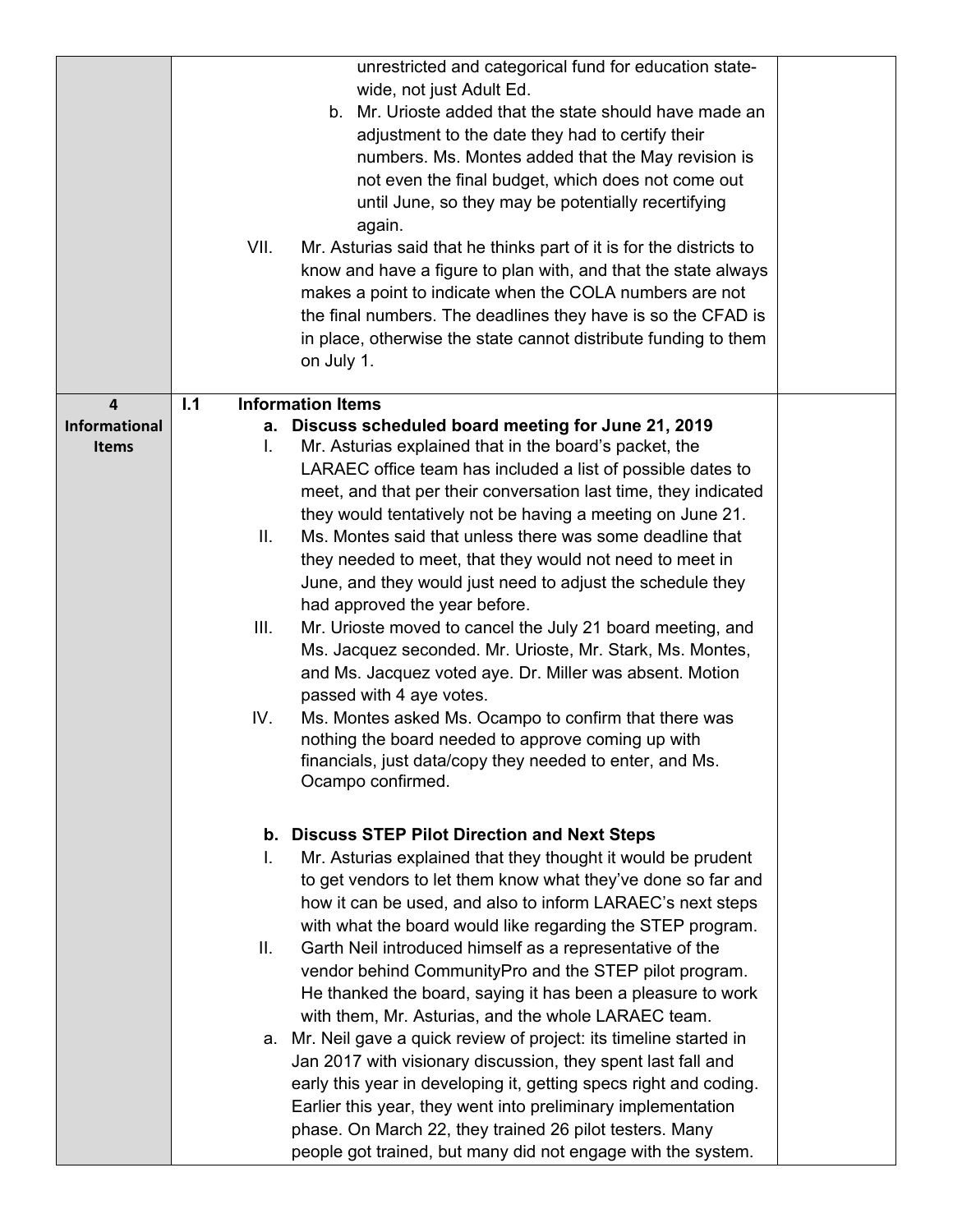|    | b. He explained that one of the first things they did was make        |  |
|----|-----------------------------------------------------------------------|--|
|    | sure all of the data is flowing, and that they were bringing it in    |  |
|    | on a nightly basis from ASAP and TopsPro Enterprise, and it           |  |
|    | was clear that LACCD was going through a new student data             |  |
|    | program. They will not be able to devote time and resources to        |  |
|    | this project as a result. When that word got out, others              |  |
|    | indicated they may be pulling out of it while waiting for a           |  |
|    | directive from LARAEC about how to move forward.                      |  |
| C. | They currently have about 77,000 records in they system, and          |  |
|    | also have data from students who attended two or more                 |  |
|    | schools, and where they have been dual-enrolled.                      |  |
|    | d. He added that they worked very carefully with the leadership of    |  |
|    | each school to create the community catalog and bundles; the          |  |
|    | community catalog tells students exactly where they are, and if       |  |
|    | a school can't provide a class that they want, it's an effective      |  |
|    | and quick referral to an outside school. And this is also used        |  |
|    | for catalog bundles. The way the program works is if you are          |  |
|    | referred into a program about English, the bundle is ESL              |  |
|    | 1,2,3,4, and a CASAS assessment will be used to refer                 |  |
|    | students to the right level, then an assessment is done based         |  |
|    | on how long it will take a student to be English proficient.          |  |
|    | e. He explained that the current summary screen was their first       |  |
|    | shot at it, and they think it is sparse and can be improved, and      |  |
|    | they want more feedback from users. They have shown this to           |  |
|    | consortia in Northern California and the Bay Area, and they           |  |
|    | are very excited and grateful for LARAEC for putting the idea         |  |
|    | together. He said they will be back with more mockups of              |  |
|    | system pages when the time is right, probably in the next             |  |
|    | couple of weeks.                                                      |  |
| f. | Mr. Neil summarized that schools have been working isolated           |  |
|    | from each other from an IT standpoint. What CommunityPro              |  |
|    | brings is collaboration and connectedness, better planning            |  |
|    | within each school, co/dual-enrollment visibility, and improved       |  |
|    | transitions to post-sec. Matriculation from adult school to           |  |
|    | community college is often such a chasm, but this helps               |  |
|    | capture data from reliable sources.                                   |  |
|    | g. Mr. Neil said that, regarding where to go from here, if they still |  |
|    | want to use the pilot, they will need to regain commitment to         |  |
|    | the pilot, and his company is happy to retrain users if               |  |
|    | necesary. Second, they need to adjust and develop better              |  |
|    | summary screens, and improve dual-enrollment display and              |  |
|    | subsequent functionality. They would also ideally bring on            |  |
|    | LACCD to see co/dual enrollments, transitions, degrees.               |  |
|    | h. Also, they would highly recommend to expand the pilot to           |  |
|    | include LARAEC's community partners. They have seen that              |  |
|    | you can do it strictly in-school, but where the true power            |  |
|    | comes from is engaging workplace community partners and               |  |
|    | state/federal/community agencies/entities.                            |  |
|    |                                                                       |  |
|    |                                                                       |  |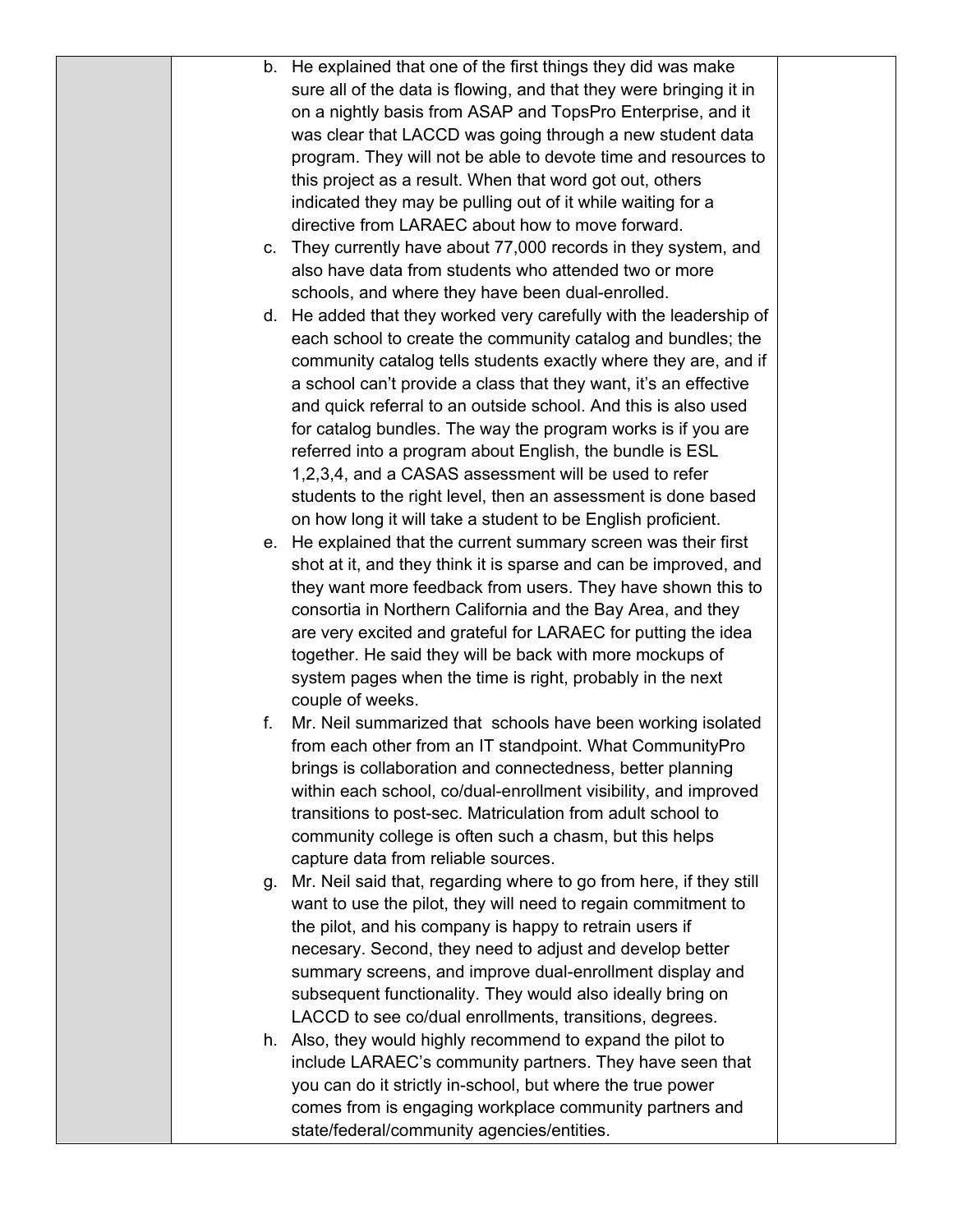| L.   | Mr. Neil outlined the list of entities and agencies that his                                                           |  |
|------|------------------------------------------------------------------------------------------------------------------------|--|
|      | company has been having active conversations with in the LA                                                            |  |
|      | basin.                                                                                                                 |  |
| III. | Ms. Montes said that they depend on consortia stuff at                                                                 |  |
|      | CCUSD to give their students additional options, considering                                                           |  |
|      | how small CCUSD is, so they would be stuck without                                                                     |  |
|      | information for things in LAUSD or West LA. She also asked                                                             |  |
|      | what the partnerships with the AJCC's look like inside of this                                                         |  |
|      | CommunityPro program.                                                                                                  |  |
|      | a. Mr. Neil explained that their staff is able to do the preliminary                                                   |  |
|      | loading of the community catalog in only a few hours with                                                              |  |
|      | LARAEC district staff, and explained that they have vetted and                                                         |  |
|      | bundled all other districts but LA's, adding that they would love                                                      |  |
|      | to work with the other 3 schools because they know there are                                                           |  |
|      | ways to improve the project.                                                                                           |  |
|      | b. In addressing how the program works with the AJC's, they do                                                         |  |
|      | the same thing loading up offerings and options from                                                                   |  |
|      | workforce systems and workboards around LA. And they work                                                              |  |
|      | with them to better convey what they have to offer. With that                                                          |  |
|      | set up, they can instantly refer them and follow up, as well as                                                        |  |
|      | convey necessary information to students with a                                                                        |  |
|      | comprehensive printout to ensure a strong handoff. They want                                                           |  |
|      | to decrease the time it takes to get new jobs for students with                                                        |  |
|      | more comprehensive support.                                                                                            |  |
|      | c. Ms. Montes asked what sort of student data the AJC's see on                                                         |  |
|      | their end. Mr. Neil explained that they will see is the Golden                                                         |  |
|      | Record. What they get in that is the WIOA data and the Pearl                                                           |  |
|      | data: who they are, where they live, contact info, and                                                                 |  |
|      | demographics. AJCs also see the equivalent of a super-                                                                 |  |
|      | transcript for all schools that provide CommunityPro data. It                                                          |  |
|      | can tell you if they are enrolled, if they have earned a degree                                                        |  |
|      |                                                                                                                        |  |
|      | or certificate, plus their employment status through CalJobs.<br>There's a lot of data there to use.                   |  |
|      |                                                                                                                        |  |
| IV.  | Mr. Urioste asked, since their AJC is the Verdugo Job Center,                                                          |  |
|      | what their commitment will have to be, and whether they will<br>have to purchase CommunityPro themselves.              |  |
|      |                                                                                                                        |  |
|      | a. Mr. Neil explained that in the past, when the consortium has<br>purchased the product, then all their students have |  |
|      |                                                                                                                        |  |
|      | subscriptions. So when they refer any of their students out or                                                         |  |
|      | when AJC's refer to them, it's all covered. They are negotiating                                                       |  |
|      | to sign data sharing agreements with all of the districts, and                                                         |  |
|      | with CalJobs, they sign a DSA and train them as well. So it's                                                          |  |
|      | fairly straightforward, and a low-capped way for them to bring                                                         |  |
|      | on. If they want to bring on Title 3 and Title 4 participants, they                                                    |  |
|      | will pay more for them directly. He has not had a conversation                                                         |  |
|      | with the Verdugo people yet, but now he know it's important.                                                           |  |
| V.   | Mr. Urioste also added that he has not had good feedback                                                               |  |
|      | from their counselors on CommunityPro. They say it is                                                                  |  |
|      | cumbersome to use, and don't like that they have to flip over                                                          |  |
|      |                                                                                                                        |  |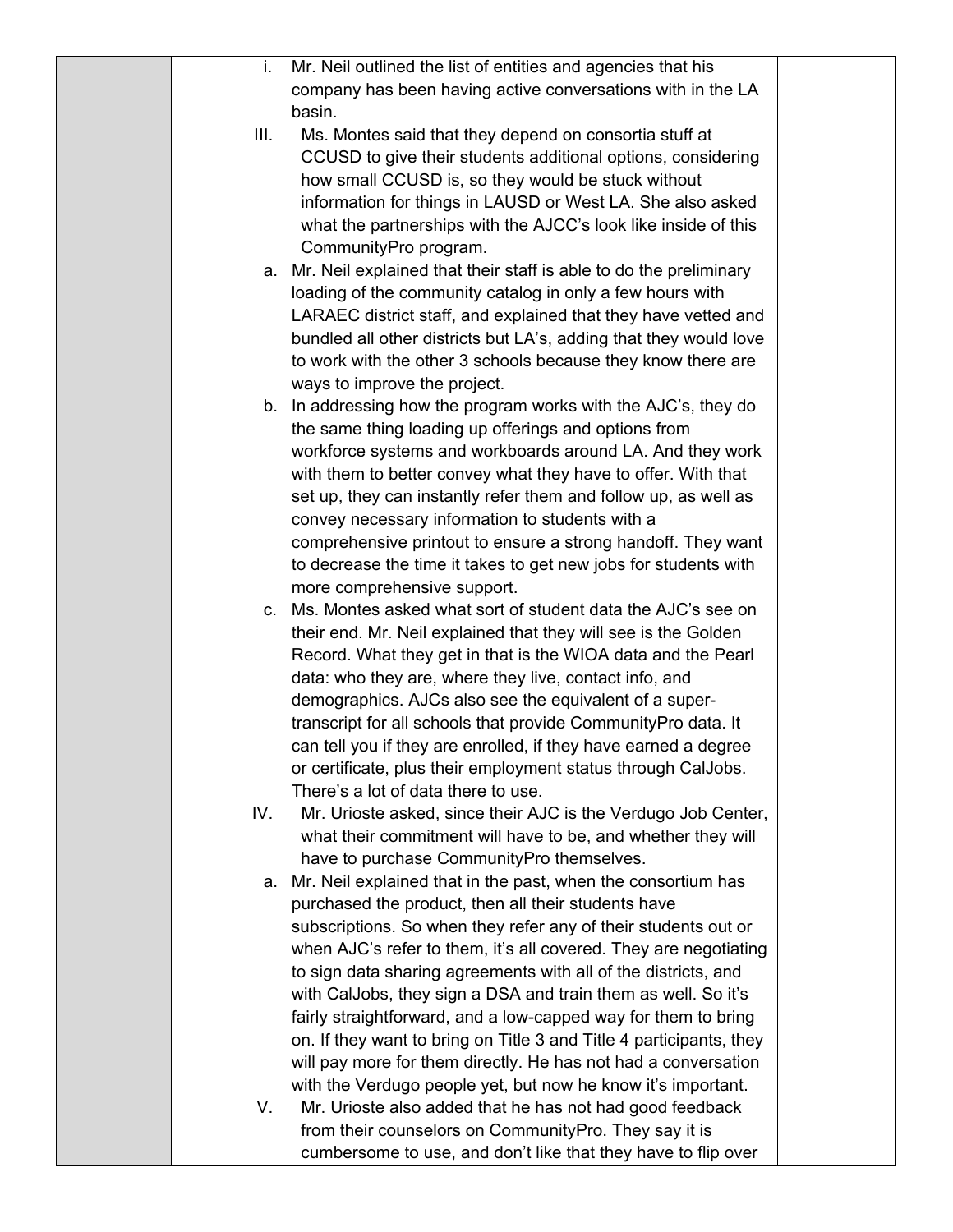|      | from one page to another to use it. He asked how they get to        |  |
|------|---------------------------------------------------------------------|--|
|      | this point and not take in input from the end users to modify       |  |
|      | the product so that it is user-friendly.                            |  |
|      | a. Mr. Neil said that they are looking for that exact feedback, and |  |
|      | are wide-open and willing to sit down and talk with users,          |  |
|      | making any adjustments necessary. If it is not working in           |  |
|      |                                                                     |  |
|      | practice, that is the point of a pilot. He would have loved to      |  |
|      | have that feedback, but they have had zero.                         |  |
|      | b. Ms. Jacquez added that MUSD counselors had the same              |  |
|      | feedback about using the system. She noticed this, and went         |  |
|      | to one of the trainings herself. She also thinks that               |  |
|      | Community Pro needs to go into the service part of the              |  |
|      | industry: the EDD's, Workhorse, and AJC's to tap into to            |  |
|      | supplement the cost.                                                |  |
| VI.  | Mr. Asturias wanted to provide background on the genesis of         |  |
|      | this system: at the beginning they were looking for a system        |  |
|      | to track our students. The Counseling Workgroup developed           |  |
|      | an ISP, and the consensus was that this should be an                |  |
|      | electronic thing so they can keep track of students internally.     |  |
|      | Then, discussion moved to how they keep track of where              |  |
|      | students go, where they came from, and if they're employed.         |  |
|      | Right now, they still using self-reporting from the TE system.      |  |
|      | And they have no way of tracking whether students are going         |  |
|      | to and what they're doing in college, unless they self-report.      |  |
|      | So that is what this system was intended to do.                     |  |
|      | a. He explained that the process started for LARAEC four years      |  |
|      | ago; then there was an electronic system they were trying to        |  |
|      | do with a different vendor. Subsequent to that, they found          |  |
|      | CommunityPro to help address this issue.                            |  |
| b.   | To go back to when counselors came in, they have been with          |  |
|      | them the whole way, and they developed a form to help create        |  |
|      | the system. In addition to that, they wanted to be able to see      |  |
|      | academic records and in the planning portion, they wanted to        |  |
|      | be able to tell students what class is best for them and what       |  |
|      | location is most convenient.                                        |  |
|      | c. Finally, Mr. Asturias added that the part where people come      |  |
|      | back and say they do not like certain portions of the system        |  |
|      | has not happened yet. That is what the pilot was supposed to        |  |
|      | do. They have talked to counselors, who have given a lot of         |  |
|      | input about how to modify the system, and they are now at the       |  |
|      | point where the system is built, but it is not being tested live as |  |
|      | of yet, and that's the part that is missing at this point. If they  |  |
|      | were to test it, part of the testing process is the modification    |  |
|      |                                                                     |  |
|      | from users based on their suggestions. So all of those things       |  |
|      | are due to the pilot version not being concluded.                   |  |
| VII. | Dr. Miller added that LACCD is playing out at least this round      |  |
|      | because they have their own SIS and are still working               |  |
|      | through it. He is not sure what they are deciding today, and if     |  |
|      | they are not deciding anything today, he thinks the three           |  |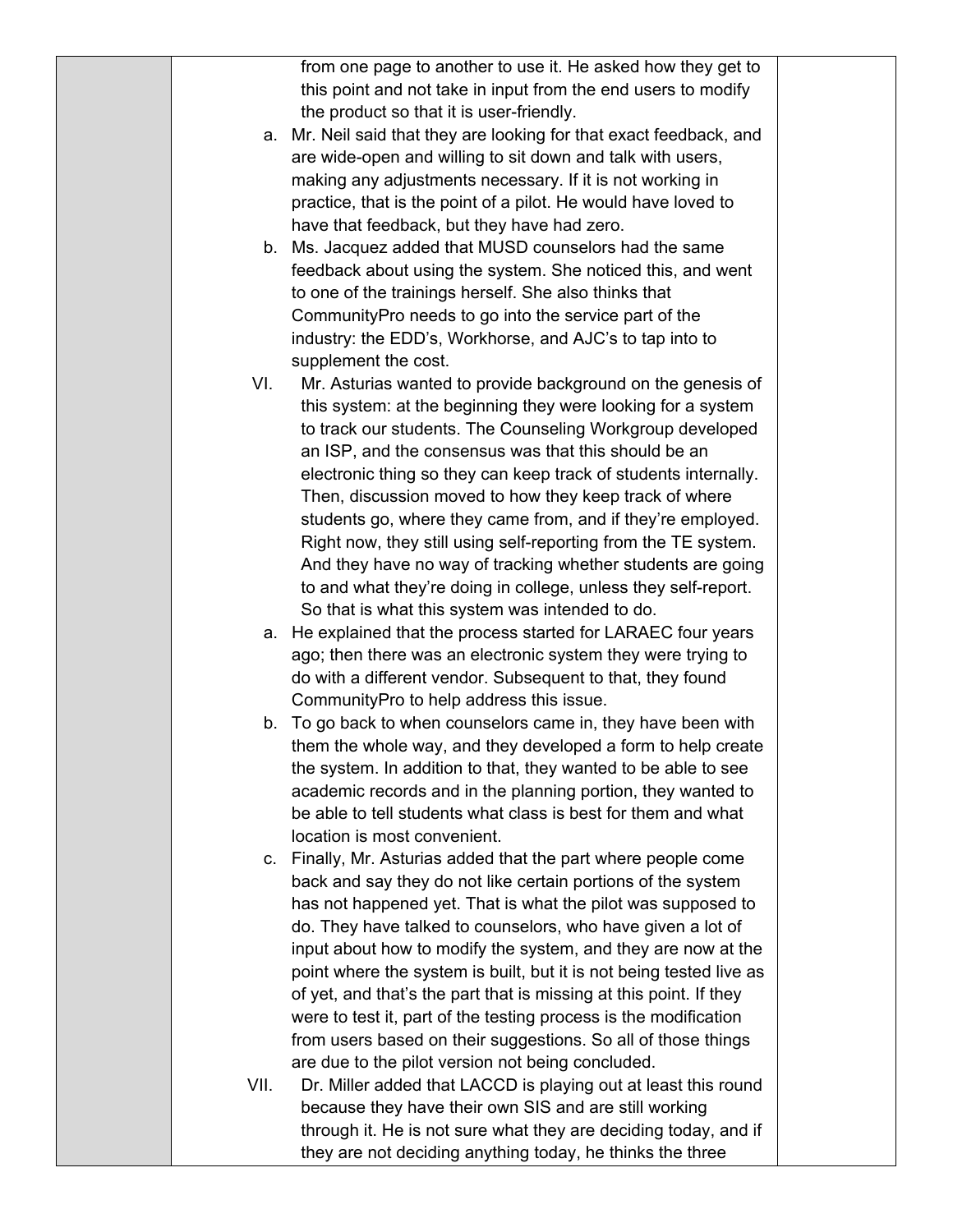districts involved can keep doing what they are doing, then get together and decide what they want to do.

- VIII. Ms. Montes thought that the whole idea was the referral piece, the ability to keep track of students. Mr. Neil mentioned something earlier about payment points, and Ms. Montes said that Ms. Jacquez suggested AJCC's pick up the cost of the subscriptions since they are sending the students. So, she asked what their potential return on investment is if LARAEC districts are picking up the cost.
	- a. Mr. Neil summarized that organizations such as CalJobs can help students by helping them get a new job, retain a job that was at risk, or get a better job. He also added that they would love to have counselors come to them, if a couple or three take the lead in helping them improve CommunityPro, they would love that. And it is covered in the existing contract. They would rather deliver a product that LARAEC is really happy with.
	- IX. Mr. Urioste said that BUSD is reluctant to use the system since it is cumbersome, and as a result, they are sticking with the paper ISP that they piloted. His concern is that they have he would hate to move forward with the new system if their counselors cannot utilize it, and that they need to be given the opportunity to submit problems with the product as it stands.
	- X. Mr. Neil said that the board has his commitment that his company will come down to talk to their counselors to discuss with them what they would like to do. He thought that would be better than the larger meetings they have been having.
	- XI. Mr. Urioste thanked Mr. Neil, and said that as a consortium, LAUSD has a proprietary system, and LACCD has its own. Dr. Miller added that LACCD would be willing to facilitate funding of this system on behalf of its colleagues. He explained that LACCD has a PeopleSoft/Oracle-based student planning system. They have a state MIS system they need to interface this, and they are not sure if this is compatible with that. They would not want to stand in the way of our K12 colleagues, but they do not know if CommunityPro will work out with their system.
- XII. Mr. Stark clarified that LAUSD has been through a lengthy process in identifying a new ISP system, and they are over their eyeballs in the implementation of a system of this size and scope. He clarified that it is not proprietary, but rather they went through the vendor Focus Software. They just need to get their hands on the tools of the system that are similar to CommunityPro's functions and figure out if they want to get involved in another third-party system.
- XIII. Mr. Neil addd that LACCD would not have to use CommunityPro even if they decided to join on. Their intent is only to bring LACCD data on from Peoplesoft, to see who went on to enroll and whether they got a degree or not. Each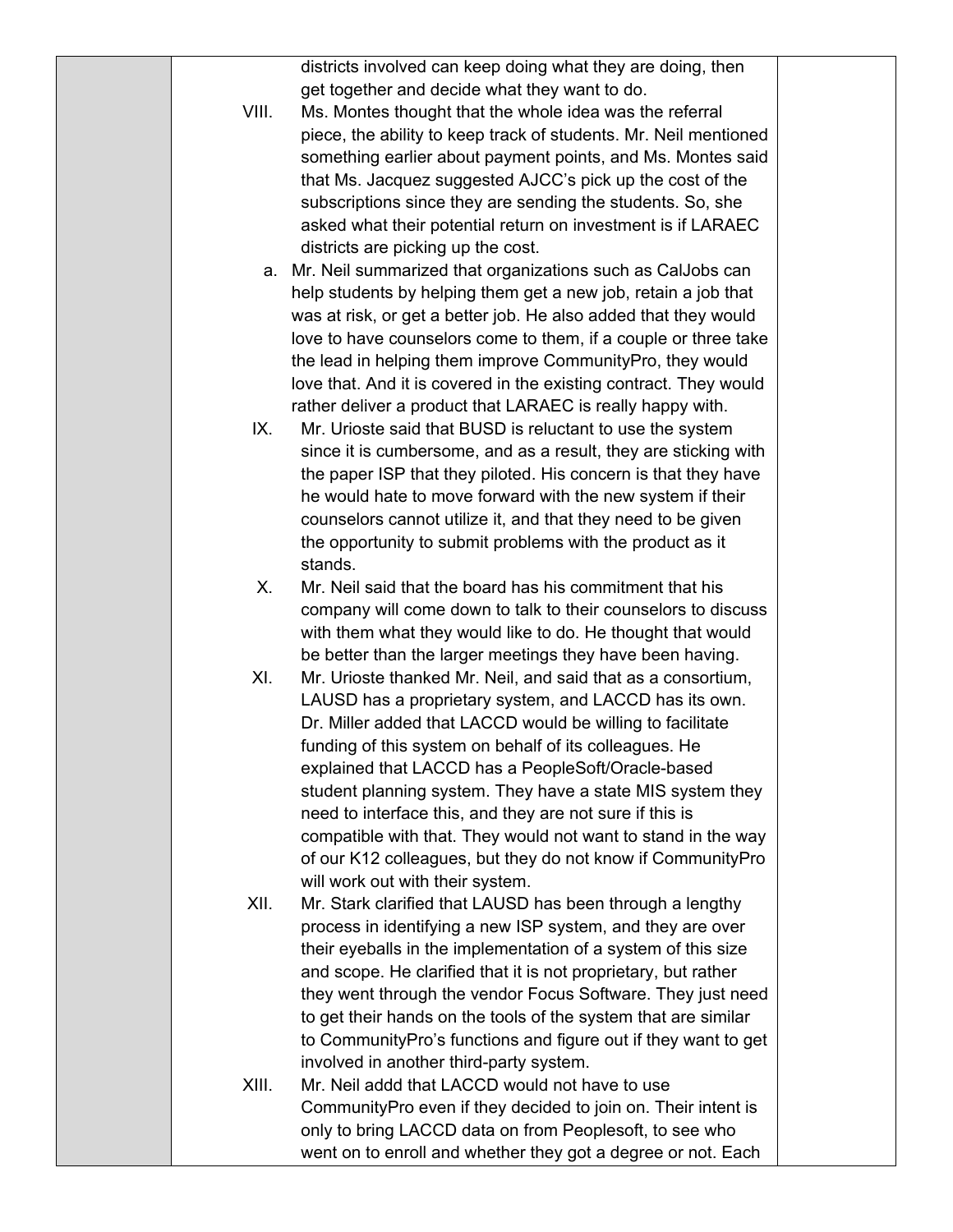|                                 |               |    | of these IT systems are great for running their school.                                                                                                                                                                                                                                                                                                                                                                                                                                                                                                                                                                                                                                                                                                                                                                                                                                                                         |             |
|---------------------------------|---------------|----|---------------------------------------------------------------------------------------------------------------------------------------------------------------------------------------------------------------------------------------------------------------------------------------------------------------------------------------------------------------------------------------------------------------------------------------------------------------------------------------------------------------------------------------------------------------------------------------------------------------------------------------------------------------------------------------------------------------------------------------------------------------------------------------------------------------------------------------------------------------------------------------------------------------------------------|-------------|
|                                 |               |    | CommunityPro is the one that bridges them and provides a<br>common view.                                                                                                                                                                                                                                                                                                                                                                                                                                                                                                                                                                                                                                                                                                                                                                                                                                                        |             |
|                                 | <b>LAUSD:</b> |    |                                                                                                                                                                                                                                                                                                                                                                                                                                                                                                                                                                                                                                                                                                                                                                                                                                                                                                                                 |             |
| 5<br><b>Board</b>               |               |    |                                                                                                                                                                                                                                                                                                                                                                                                                                                                                                                                                                                                                                                                                                                                                                                                                                                                                                                                 | Mr. Stark   |
| <b>Member</b><br><b>Reports</b> |               | a. | Mr. Stark announced that for measure EE, there is a special<br>election on June 4, and summarized the measure and the<br>funding it would provide. He encouraged those present to<br>vote for measure EE.                                                                                                                                                                                                                                                                                                                                                                                                                                                                                                                                                                                                                                                                                                                       |             |
|                                 | <b>BUSD:</b>  |    |                                                                                                                                                                                                                                                                                                                                                                                                                                                                                                                                                                                                                                                                                                                                                                                                                                                                                                                                 | Mr Urioste  |
|                                 |               | a. | Mr. Urioste announced that this afternoon they are having<br>their staff celebration, where he will be barbecuing and their<br>staff will be celebrating a good year. Also, their teachers will<br>be working this summer to launch two IET programs they are<br>very proud of, and also exploring a visual effects program for<br>next year for students with disabilities with a post-production<br>company in Burbank.                                                                                                                                                                                                                                                                                                                                                                                                                                                                                                       |             |
|                                 | <b>LACCD:</b> |    |                                                                                                                                                                                                                                                                                                                                                                                                                                                                                                                                                                                                                                                                                                                                                                                                                                                                                                                                 | Dr. Miller  |
|                                 |               | а. | Dr. Miller summarized that things are going well in the<br>LACCD right now. They continue to be challenged with<br>enrollments, and the most transformational things in CC's<br>these days are their new funding formula, guided pathways,<br>and AB705, the doing away of remedial education. But that<br>too will result in a downward slope of enrollment. That being<br>said, their financial situation is quite strong. Their graduation<br>from all 9 of their colleges is on June 4th and they are looking<br>forward to that.                                                                                                                                                                                                                                                                                                                                                                                           |             |
|                                 | <b>MUSD:</b>  |    |                                                                                                                                                                                                                                                                                                                                                                                                                                                                                                                                                                                                                                                                                                                                                                                                                                                                                                                                 | Ms. Jacquez |
|                                 |               | а. | Ms. Jacquez announced that MUSD has been conducting<br>professional learning with all of its staff. Just this week, they<br>collaborated with LAUSD for FSI training, along with their<br>pathways that help support our teachers. Their teachers are<br>ready to keep on training, possibly without pay. They are also<br>doing a lot of branding, with the slogan "Perserverence,<br>Pride, and Promotion" on their documents. They also<br>participated in the Discover MUSD event which had over<br>4,400 participants. They are working with local schools for<br>service learning programs, and they did our CTE career fair<br>in April. In May, the auditor visited. They are also working<br>closely with communities with adults with disabilities. And Mr.<br>Tenorio and Ms. Jacquez are continuing to work with the CIE<br>(Competitive Integrated Employment) plan for special needs<br>individuals to find work. |             |
|                                 | <b>CCUSD:</b> |    |                                                                                                                                                                                                                                                                                                                                                                                                                                                                                                                                                                                                                                                                                                                                                                                                                                                                                                                                 | Ms Montes   |
|                                 |               | a. | Ms. Montes described how excited her team was from the<br>PLC training, and how excited they are about the work they                                                                                                                                                                                                                                                                                                                                                                                                                                                                                                                                                                                                                                                                                                                                                                                                            |             |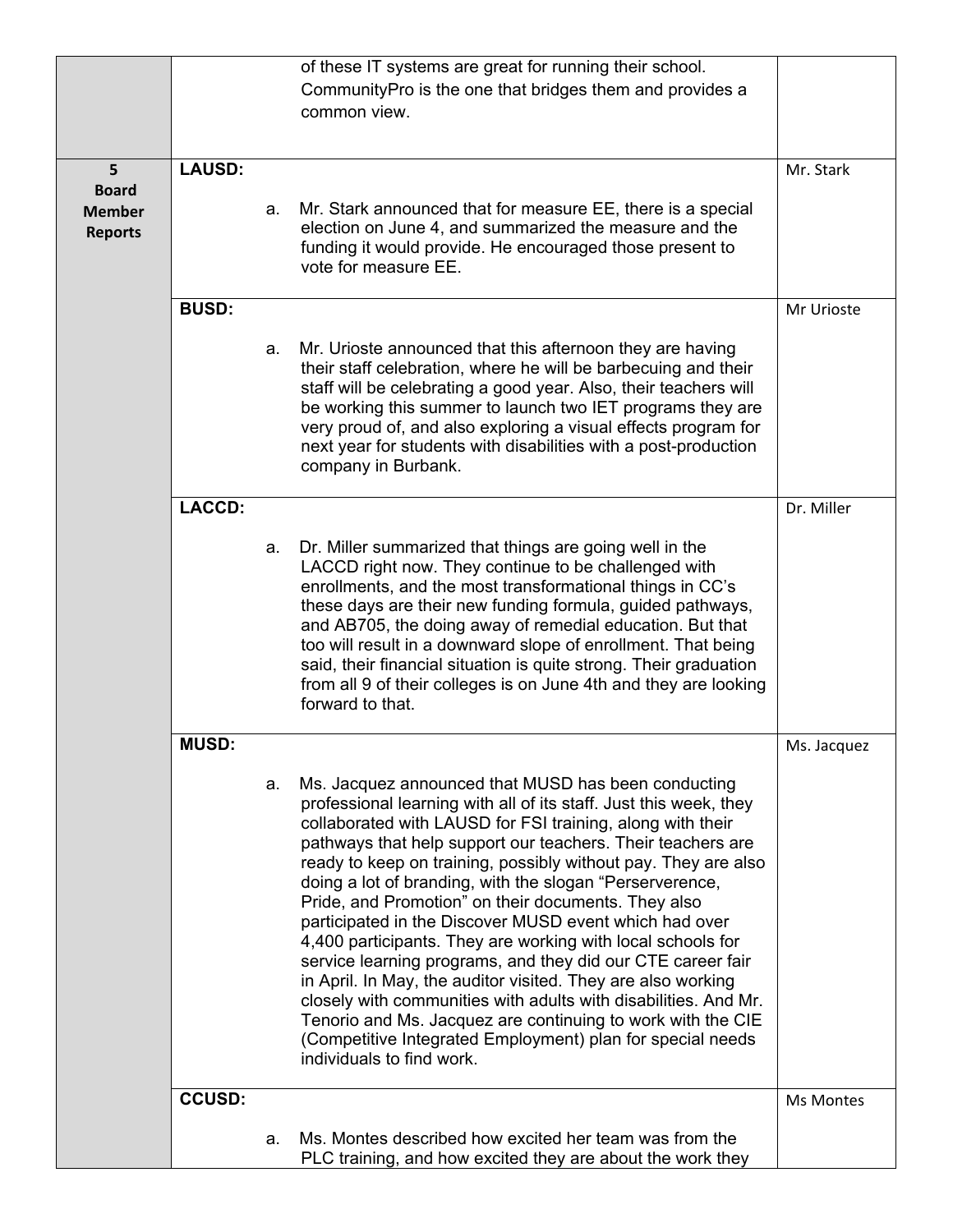|                     |     | are going to do separately and collaboratively. She is also<br>thankful that PLC is part of their 3-year plan to see it |  |
|---------------------|-----|-------------------------------------------------------------------------------------------------------------------------|--|
|                     |     | continue. They have also started what they call their                                                                   |  |
|                     |     | WestSide LARAEC group, and summarized the group's                                                                       |  |
|                     |     | origins and its current makeup. Lastly, they have hired an<br>Assistant Principal at CCUSD.                             |  |
|                     |     |                                                                                                                         |  |
| 6                   | 6.1 | Approve proposed LARAEC Board Meeting Schedule for 2019                                                                 |  |
| <b>Action Items</b> |     | 2020 6.2 2019□2022                                                                                                      |  |
|                     |     | a. Mr. Asturias explained that the LARAEC board had expressed                                                           |  |
|                     |     | an interest in meeting every other month starting with the next                                                         |  |
|                     |     | school year. LARAEC staff had included a schedule in their                                                              |  |
|                     |     | packet indicating suggested dates for meeting under this                                                                |  |
|                     |     | scheme. The first meeting in 2019/2020 fiscal year would be<br>August 16, 2019. The next would be September 20. Even    |  |
|                     |     | though we recognize that is not 2 months, there are some                                                                |  |
|                     |     | deadlines that need to be met.                                                                                          |  |
|                     |     | b. Ms. Montes noted that the annual plan is due August 15, and                                                          |  |
|                     |     | Mr. Asturias added that they have an agenda item for the                                                                |  |
|                     |     | annual plan. Since it is happening so close to the culmination                                                          |  |
|                     |     | of the three year plan, they can use the narrative from the                                                             |  |
|                     |     | current three-year plan for yearly plan. Since they are using                                                           |  |
|                     |     | the action plan, all items due within one year will become                                                              |  |
|                     |     | activities for yearly plan. Ms. Montes clarified that he was                                                            |  |
|                     |     | talking about using the three-year plan we're voting on today,                                                          |  |
|                     |     | and then pulling items out from that plan based on the first                                                            |  |
|                     |     | year and making that their annual plan. The board agreed to                                                             |  |
|                     |     | do this unanimously.                                                                                                    |  |
|                     |     | c. Mr. Stark moved to adopt the schedule as presented by<br>LARAEC staff. Mr. Urioste seconded. The board voted         |  |
|                     |     | unanimously to approve the new LARAEC schedule.                                                                         |  |
|                     |     |                                                                                                                         |  |
|                     |     |                                                                                                                         |  |
|                     |     |                                                                                                                         |  |
|                     | 6.2 | 2019□2022 □ 3□Year Plan Approval<br>a. Mr. Asturias explained that the draft 3-year plan was submitted                  |  |
|                     |     | to the board as part of the board packet. Dr. Miller                                                                    |  |
|                     |     | recommended that Gayla Hartsough and her colleagues go                                                                  |  |
|                     |     | over the executive summary so the public knows what they are                                                            |  |
|                     |     | up to.                                                                                                                  |  |
|                     |     | b. Ms. Hartsough summarized the adjustments made to the                                                                 |  |
|                     |     | document, saying that the one they have is the required text                                                            |  |
|                     |     | for the state template. The executive summary talks about who                                                           |  |
|                     |     | LARAEC are, then how that connects to the CAEP programs,                                                                |  |
|                     |     | and then consortium plans. At the bottom of page 7 are the                                                              |  |
|                     |     | priority areas of building pathways and bridges, priority 2,                                                            |  |
|                     |     | student success support, and priority 3, professional                                                                   |  |
|                     |     | developments. There are also two documents that are not                                                                 |  |
|                     |     | necessary to approve today.                                                                                             |  |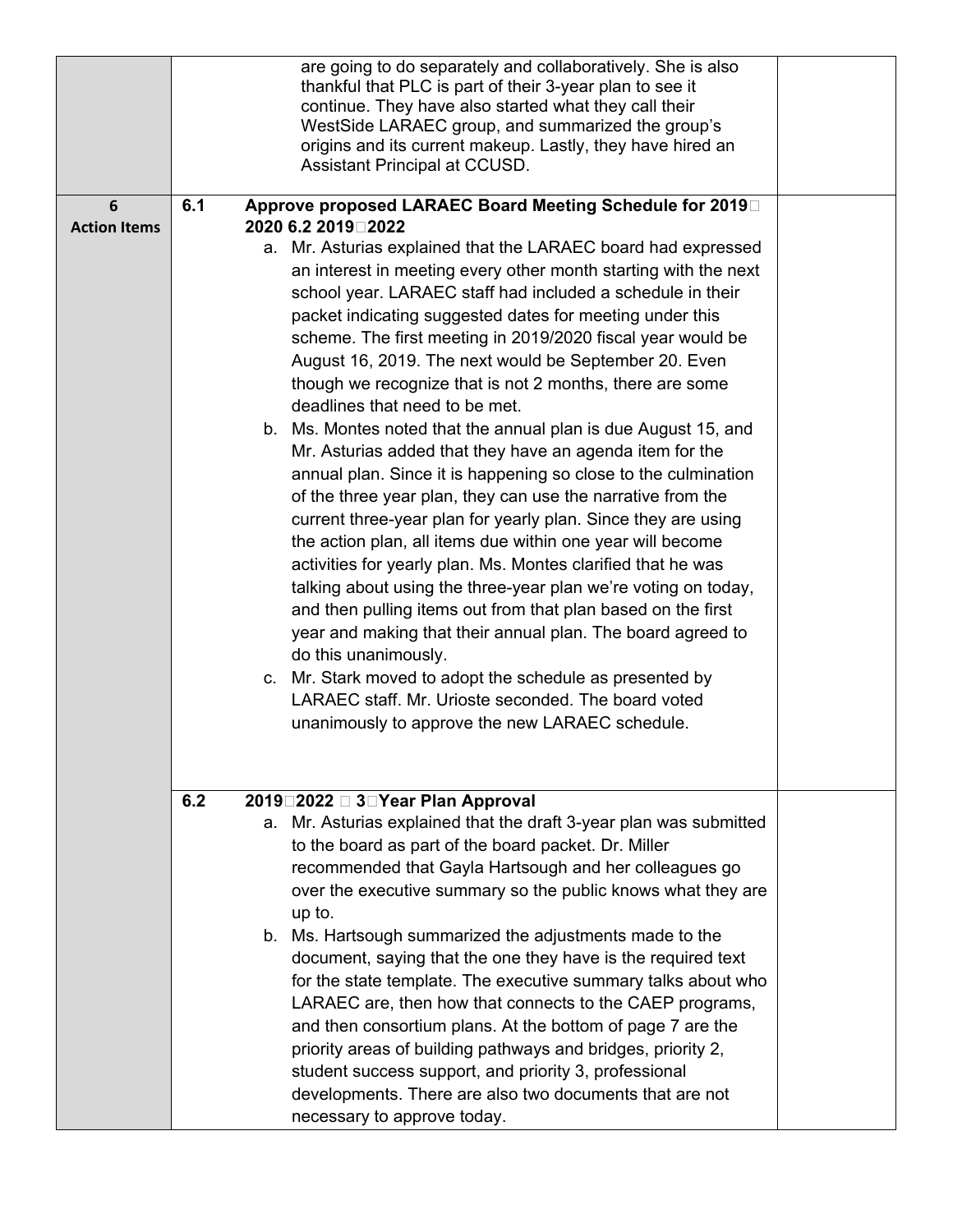|  | c. Dr. Miller thought the two additional documents are very      |  |
|--|------------------------------------------------------------------|--|
|  | helpful, and personally speaking for LACCD, he thought the       |  |
|  | work of Ms. Hartsough and her team has been extraordinary.       |  |
|  | d. Mr. Asturias provided background on the process of revising   |  |
|  | the plan, and said that the document before them is for all      |  |
|  | intents and purposes the final iteration of that work.           |  |
|  | e. Ms. Montes said that she had notes; beginning on page 55,     |  |
|  | she asked if "fast tracks" was just a term. Ms. Hartsough        |  |
|  | confirmed that it was, and that the action planning team used it |  |
|  | to refer to moving students through tracks as fast as possible.  |  |
|  | i. Ms. Montes referred to page 57 in the 1.5 category,           |  |
|  | and how the goal is to provide educational services              |  |
|  | through improved pathways and transitions. She asked             |  |
|  | if that was just a general statement. Ms. Hartsough              |  |
|  | said that this is also why the workbook action team              |  |
|  | planning document is important. It's consistent with the         |  |
|  | strategies, and focusing on the vulnerable population.           |  |
|  | So there is a much longer definition in their reference          |  |
|  | workbook.                                                        |  |
|  | ii. Ms. Montes referred to page 65: in looking at the APTs       |  |
|  | and workgroups, she sees an asterisk that says, "Will            |  |
|  | advise APTs, Conseling Collaborative, and SMEs", and             |  |
|  | there's no counseling workgroup there. There it talks            |  |
|  | about a counseling collaborative, and they would be              |  |
|  | remiss if they did not have a group that is that, and not        |  |
|  | just part of something else. Mr. Stark had a similar             |  |
|  | question, and thought that it was on an earlier draft.           |  |
|  | Ms. Hartsough explained that the counseling<br>iii.              |  |
|  | collaborative already exists. The other APT's are new.           |  |
|  | Number 5 is sort of reconstituting the subject matter            |  |
|  | experts. There's a need for the counseling collaborative         |  |
|  | to become more metric-driven. But they already had               |  |
|  |                                                                  |  |
|  | the Data and Accountability group. And they were                 |  |
|  | thinking that every group needs to be more metric                |  |
|  | driven.                                                          |  |
|  | Ms. Montes clarified that she is not talking just about<br>İV.   |  |
|  | the data, but rather the work that counselors do and the         |  |
|  | need for them to work collaboratively and the need for           |  |
|  | better metrics. She would like to see a Counseling               |  |
|  | Workgroup. Ms. Hartsough explained that the                      |  |
|  | counseling collaborative still exists, and that they can         |  |
|  | add that to the table and the checkmarks, but her group          |  |
|  | saw that as just continuing. Mr. Asturias and Mr. Stark          |  |
|  | agreed that it would be a good addition and provide              |  |
|  | clarity.                                                         |  |
|  | Mr. Asturias asked if the board wanted the LARAEC<br>V.          |  |
|  | staff or Ms. Hartsough's staff to make the                       |  |
|  | aforementioned changes. Ms. Montes asked LARAEC                  |  |
|  | staff to make the changes since they would be inputting          |  |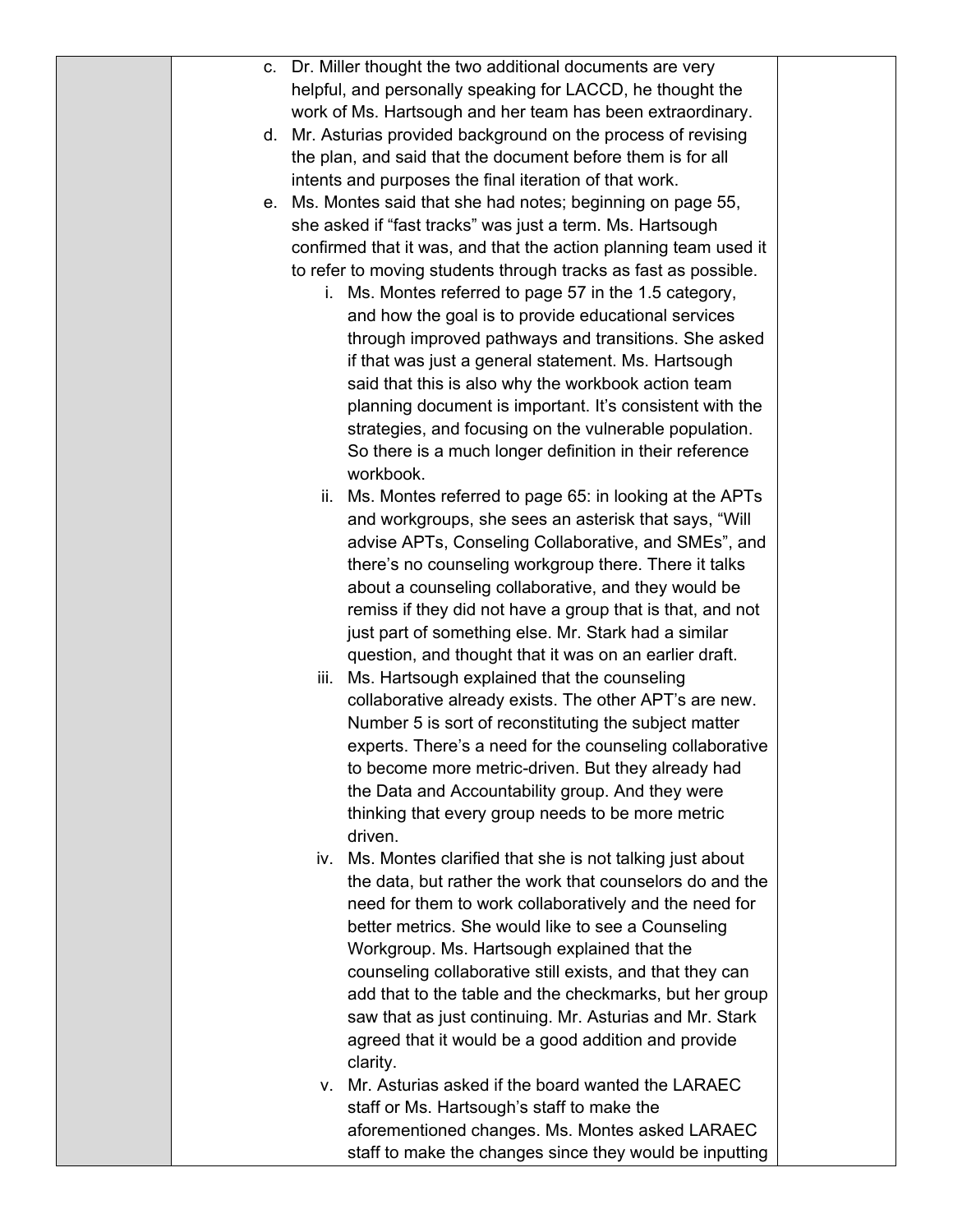the data. Ms. Hartsough said they can coordinate to make the changes; Mr. Asturias said, if it please the board, that LARAEC staff can make the changes to the plan, then provide Ms. Hartsough with a copy so she can change the other two documents.

- vi. Ms. Montes referred to page 67, and the phrase "Build an argument…" that discusses pursuing legislative remedies related to the dual-enrollment issue. Dr. Miller explained the current community college promise regarding high school graduates, and the desired outcome for the same promise to roll over into adult ed.
- vii. Ms. Hartsough clarified that the APT was passionate about adult ed students in a program for high school equivalency getting the same reimbursement that high school students do entering community college. She added that there may be other options, and some districts have ways of working around it.
- viii. Mr. Asturias added that part of the argument that the group was trying to make was, let's explore what the dual credit/dual enrollment issues were and let's explore how they can make that happen. It's important for dual enrollment students to get credits for taking college classes while they're taking classes at an adult school. The work group wanted to see how they can get to the bottom of the issue and figure how they can effect it. Ms. Hartsough added that it may require legislative change, or LARAEC subsidizing them.
- f. Dr. Miller said that the discussed item in the plan says to Establish, Identify, Expand, then Build an Argument for the issue. Ms. Hartsough suggested it could be changed to"Assess the pros and cons", but it seems the big barrier was that it had been done in the past and they were unable to secure reimbursement. So the big barrier was figuring out the entire situation, and this to her is an example of what the legislators did no think of because they are not on the ground level. She asked the APT what are the ballpark figures of how many students they would be talking about, and it would be about 20,000 in the system. If a quarter of them want that first step before heading off to college, that's a sizeable number.
	- i. Mr. Asturias added that this item was discussed at length, and there were all kinds of previous requests and requirements, and he vividly recalls one of them was looking at other avenues where this can take place.
	- ii. Mr. Stark suggested that maybe for the moment, they can just agree to explore possibilities on dual enrollment and leave the possibilities a little openended, mark it, and then be more specific in one of the next annual plans.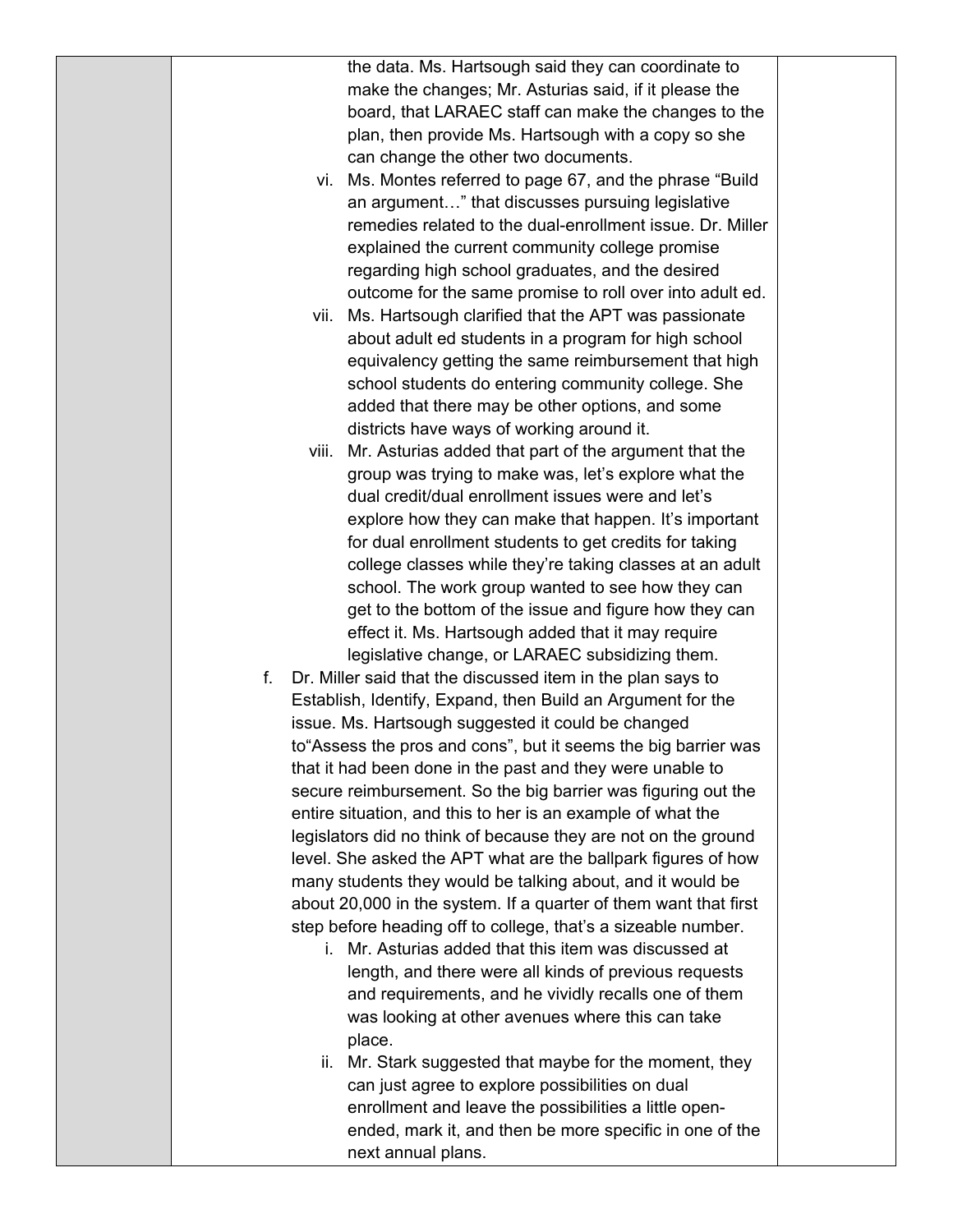|                |     | iii. Dr. Miller added that he thinks what he said was to                                                       |  |
|----------------|-----|----------------------------------------------------------------------------------------------------------------|--|
|                |     | change it to "explore opportunities for adult education                                                        |  |
|                |     | dual-enrollment programs". And this is tied to AB130,                                                          |  |
|                |     | which is legislation for College Career Access                                                                 |  |
|                |     | Pathways, CCAP. Ms. Hartsough added that if they say                                                           |  |
|                |     | "explore opportunities", there was concern among the                                                           |  |
|                |     | LACCDs that this would lead the public to expect it                                                            |  |
|                |     | would be done tomorrow, and there is not the funding                                                           |  |
|                |     | for it. Dr. Miller said that he thought that would be a                                                        |  |
|                |     | given, exploring funding, and Ms. Hartsough said they                                                          |  |
|                |     | will phrase it as " explore legislative and funding-                                                           |  |
|                |     | related opportunities for adult education dual-<br>enrollment programs".                                       |  |
|                |     | The board meeting recessed at 3:38 PM for a break. It was                                                      |  |
|                | g.  | reconvened at 3:45 PM.                                                                                         |  |
|                |     | h. Mr. Stark asked for clarification on page 70, strategy 2.4 A,                                               |  |
|                |     | and wanted to add language to clarify that they are not holding                                                |  |
|                |     | the D&A workgroup responsible for implementing the items                                                       |  |
|                |     | listed. Ms. Hartsough suggested putting, "And submit to the                                                    |  |
|                |     | board for approval" at the end of the item, and Mr. Stark                                                      |  |
|                |     | agreed.                                                                                                        |  |
|                | i.  | Ms. Montes referred to page 71, item 3.5.b, and asked why the                                                  |  |
|                |     | community college is not listed in there. Ms. Hartsough                                                        |  |
|                |     | explained that most of the PD is with adult education USD's.                                                   |  |
|                |     | Ms. Montes asked, if they wanted to do PLC and LACCD                                                           |  |
|                |     | would be available, what would be the issue? Ms. Hartsough                                                     |  |
|                |     | explained that there would be no issue, but they do their own                                                  |  |
|                |     | training, and there was a feeling that they need to have a                                                     |  |
|                |     | master calendar sharing overlaps with LAUSD and LACCD.                                                         |  |
|                |     | Mr. Asturias thought that the point being made is there's no                                                   |  |
|                |     | need to exclude an organization, and Dr. Miller suggested just                                                 |  |
|                |     | putting "administrators". Ms. Montes suggested putting                                                         |  |
|                |     | "LARAEC board" instead of "LARAEC staff".                                                                      |  |
|                | j.  | Mr. Stark thanked the APT's, the faculty, teachers,                                                            |  |
|                |     | administrators, and said that the new 3-year plan couldn't have                                                |  |
|                |     | happened without their input, and felt they had more robust                                                    |  |
|                |     | participation from faculty and administrators                                                                  |  |
|                |     | k. Dr. Miller moved to approved of the plan as is. Mr. Urioste                                                 |  |
|                |     | seconded. The board voted unanimously to approve the draft                                                     |  |
|                | L.  | 3-year plan as modified.                                                                                       |  |
|                |     | Ms. Montes thanked Ms. Hartsough, KH consulting, LARAEC<br>staff, and LARAEC point people for their hard work. |  |
|                |     |                                                                                                                |  |
|                | 6.3 | 2019 20 Annual Plan concept approval                                                                           |  |
|                |     | a. Item 6.3 was approved as part of item 6.1.                                                                  |  |
| $\overline{7}$ | 7.1 | <b>Approve Capital Outlay - LAUSD</b>                                                                          |  |
| <b>Consent</b> |     |                                                                                                                |  |
| Agenda         |     |                                                                                                                |  |